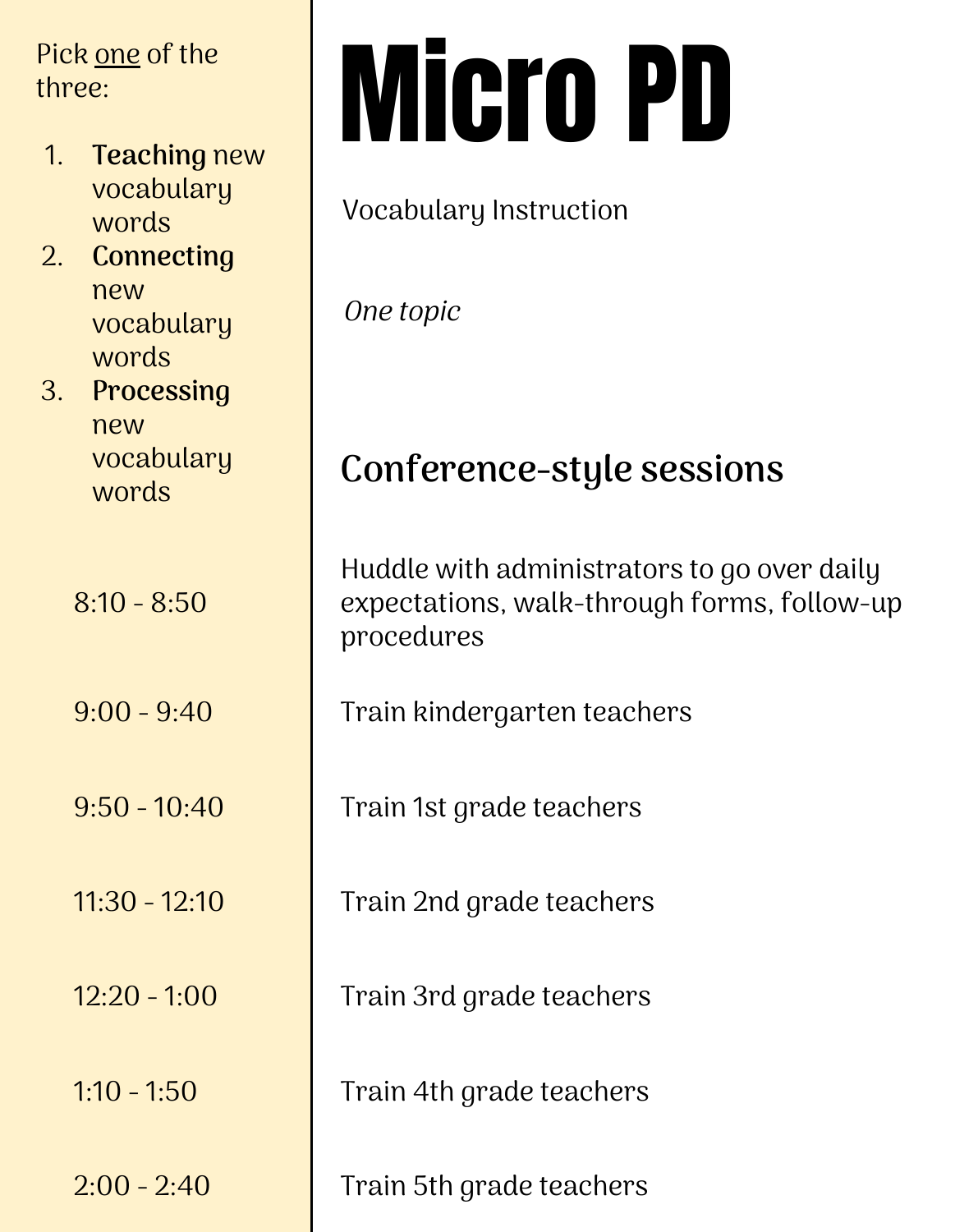three:

- 1. **Teaching** new vocabulary words
- 2. **Connecting** new vocabulary words
- 3. **Processing** new vocabulary

 $8:10 - 8:50$ 

# Pick <u>two</u> of the<br>three:<br>1. Teaching new

#### Vocabulary Instruction

Two topics

### words **Conference-style sessions**

Huddle with administrators to go over daily expectations, walk-through forms, follow-up procedures

9:00 - 9:40 Train 6th grade teachers (topic 1)

9:50 - 10:40 Train 7th grade teachers (topic 1)

11:30 - 12:10 Train 8th grade teachers (topic 1)

12:20 - 1:00 Train 6th grade teachers (topic 2)

 $1:10 - 1:50$  Train 7th grade teachers (topic 2)

2:00 - 2:40 Train 8th grade teachers (topic 2)